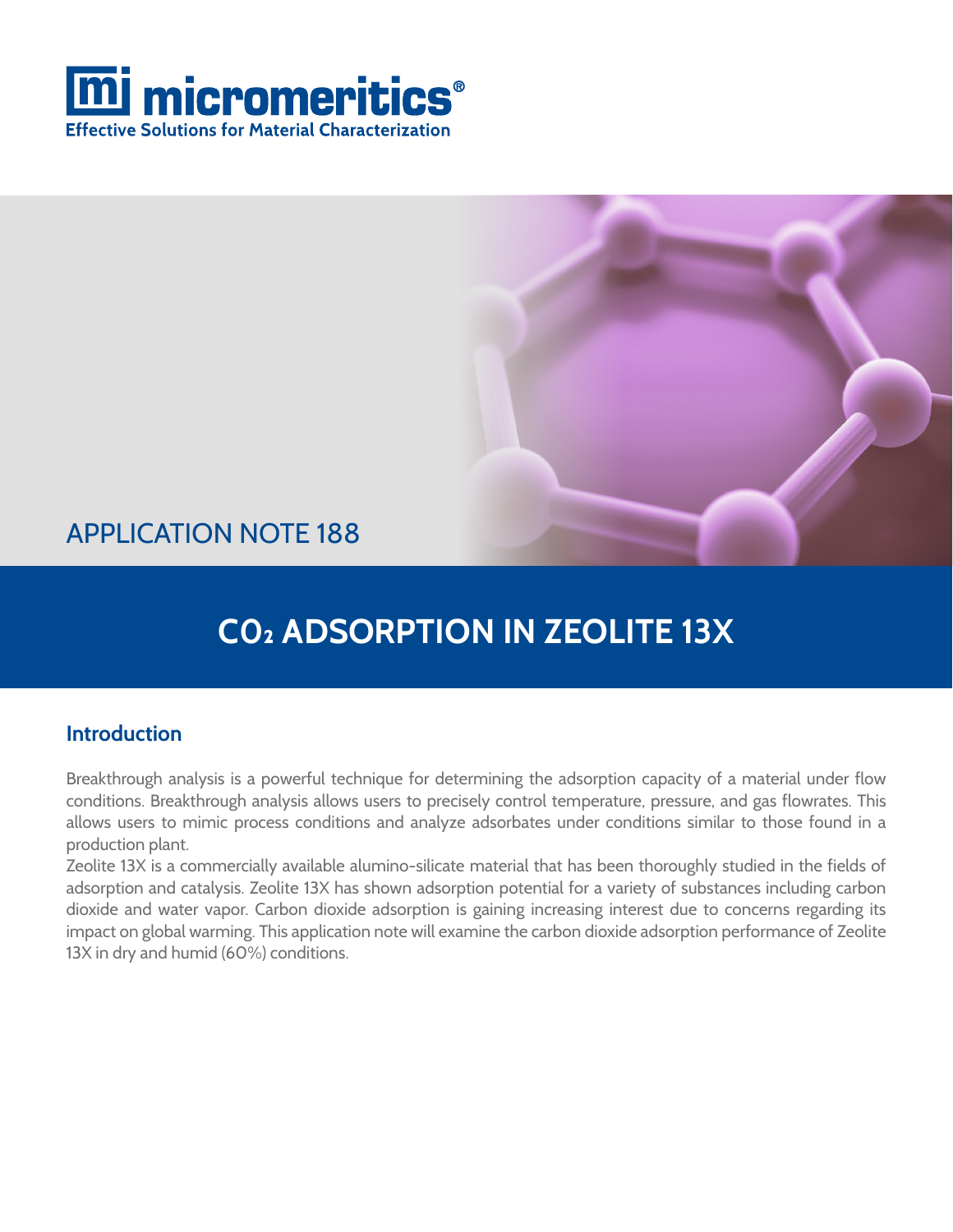## **mi** micromeritics<sup>®</sup>

### **Zeolite 13X**

#### *Experimental*

Zeolite 13X is a standard reference material that was obtained in pelletized form. The pellets were of sufficient size such that they could be analyzed as-is in the breakthrough system. A stainless-steel sample column was first packed with a pinch of quartz wool to ensure that the zeolite 13X remained in the furnace's ideal heating zone. Roughly 400 mg of zeolite 13X was then added to the sample column. The sample column was then loaded into the SAA8100 and activated under nitrogen flow at 100 °C for 2 hours followed by 200 °C for an additional 10 hours. After activation the sample was cooled to the analysis temperature of 30 °C.

Dry CO2 breakthrough analysis was conducted on zeolite 13X using a flowrate of 10 ml/min nitrogen, 10 ml/min CO2, and 1 ml/min He. Following breakthrough, the sample was reactivated under nitrogen flow for 2 hours. This procedure was repeated until 5 breakthrough curves were collected.

Humid CO2 breakthrough analysis was conducted using a similar procedure as was stated above. Breakthrough analysis was conducted using a flowrate of 7.4 ml/min dry nitrogen, 2.6 ml/min humid nitrogen, 10 ml/min humid CO2, and 1 ml/min dry He. Reactivation conditions were the same and a total of 5 breakthrough curves were collected.

### **Results**

#### *Dry*

The resulting breakthrough curves for 5 successive dry CO2 adsorption experiments are shown in Figure 1. The deadtime of the breakthrough experiments have been subtracted out for clarity. The breakthrough curves display no loss in capacity after 5 runs, obtaining an average CO2 adsorption capacity of 2.87 mmol/g. Additionally, the slope of the breakthrough curves are very steep which signifies that there are little to no mass transfer limitations in the system.



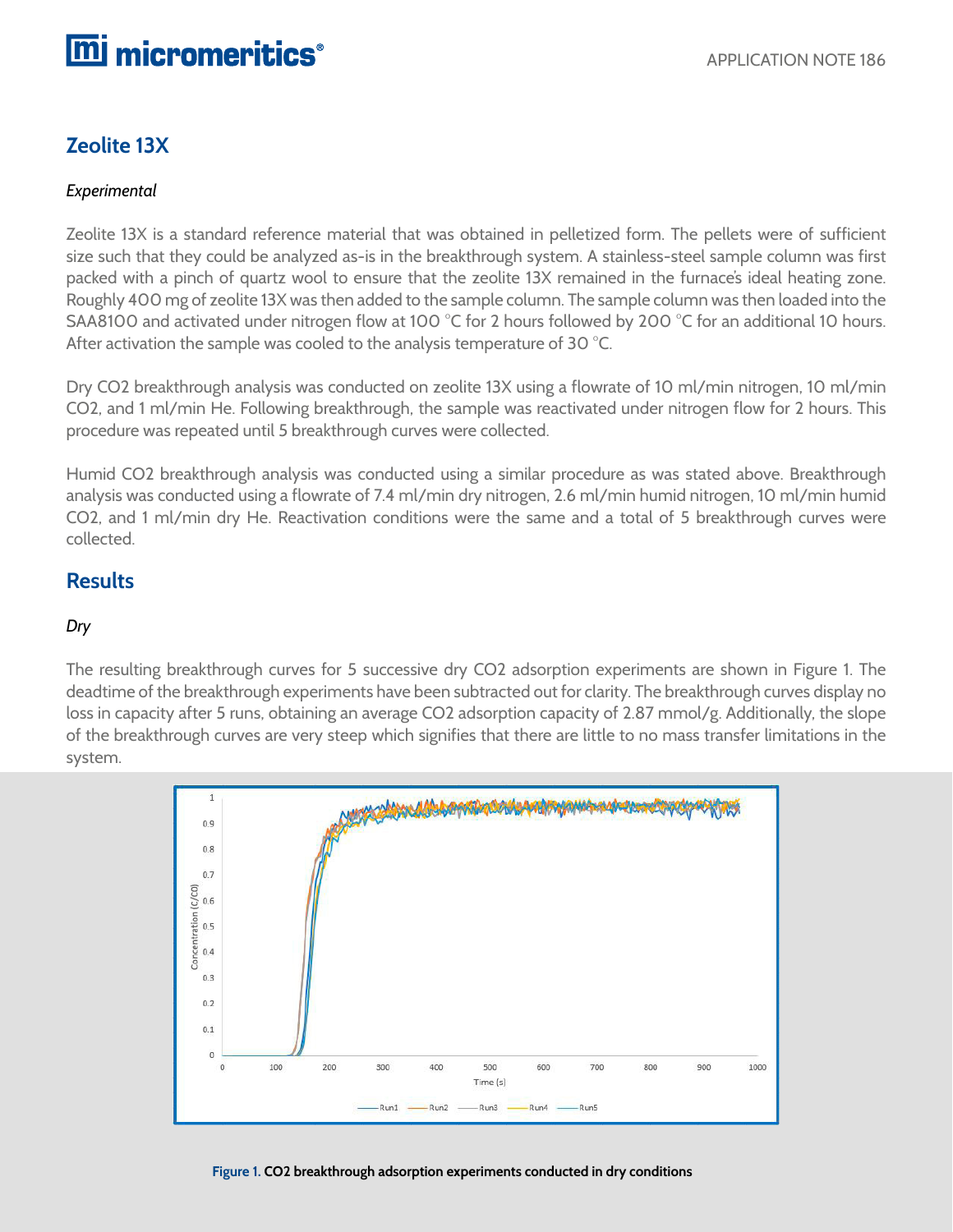# **m** micromeritics<sup>®</sup>

#### *Humid*

The resulting breakthrough curves for 5 successive humid CO2 adsorption experiments are shown in Figure 2. Once again, the deadtime of the breakthrough experiment has been subtracted out. The breakthrough curves display a very steep slope which implies that there are little to no mass transfer limitations in this system. With each successive trial, the CO2 adsorption performance decreased across the five run. This decrease in performance is the result of strong interactions between water and zeolite 13X such that it cannot be removed without significant heating. This results in a decrease in CO2 adsorption capacity over time. The vapor saturation pressure of water at 30 °C is only 0.043 bar such that the concentration of water in our gas stream is only about 2.5 % compared to the CO2 concentration of 48 %. However, even at low concentrations zeolite 13X will adsorb significantly more water (mmol/g) compared to CO2 such that water adsorption breakthrough studies would take many hours and are beyond the scope of this work.



**Figure 2. CO2 breakthrough adsorption experiments conducted at 60 % relative humidity**